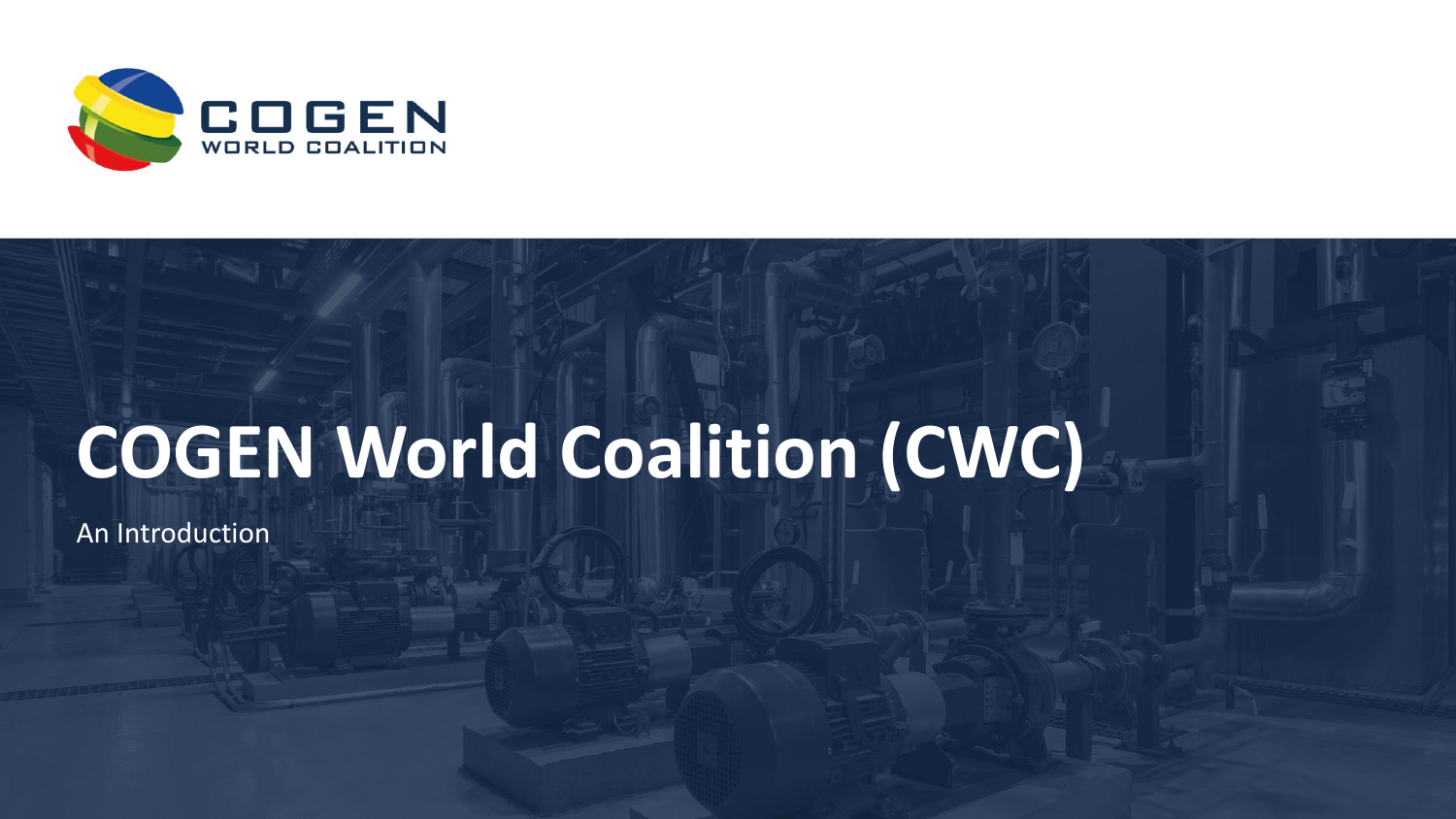### **Mission**

The COGEN World Coalition (CWC) aims to create and expand a global community of firms, companies, institutions and people focused and interested on cogeneration/CHP. We advocate for an efficient and sustainable use of energy. Acting as the global reference point for the sector, we are supporting the sustainable growth of continents and countries that have only recently entered this specific market and that are developing this technology already mature and widely used in different areas of the world.



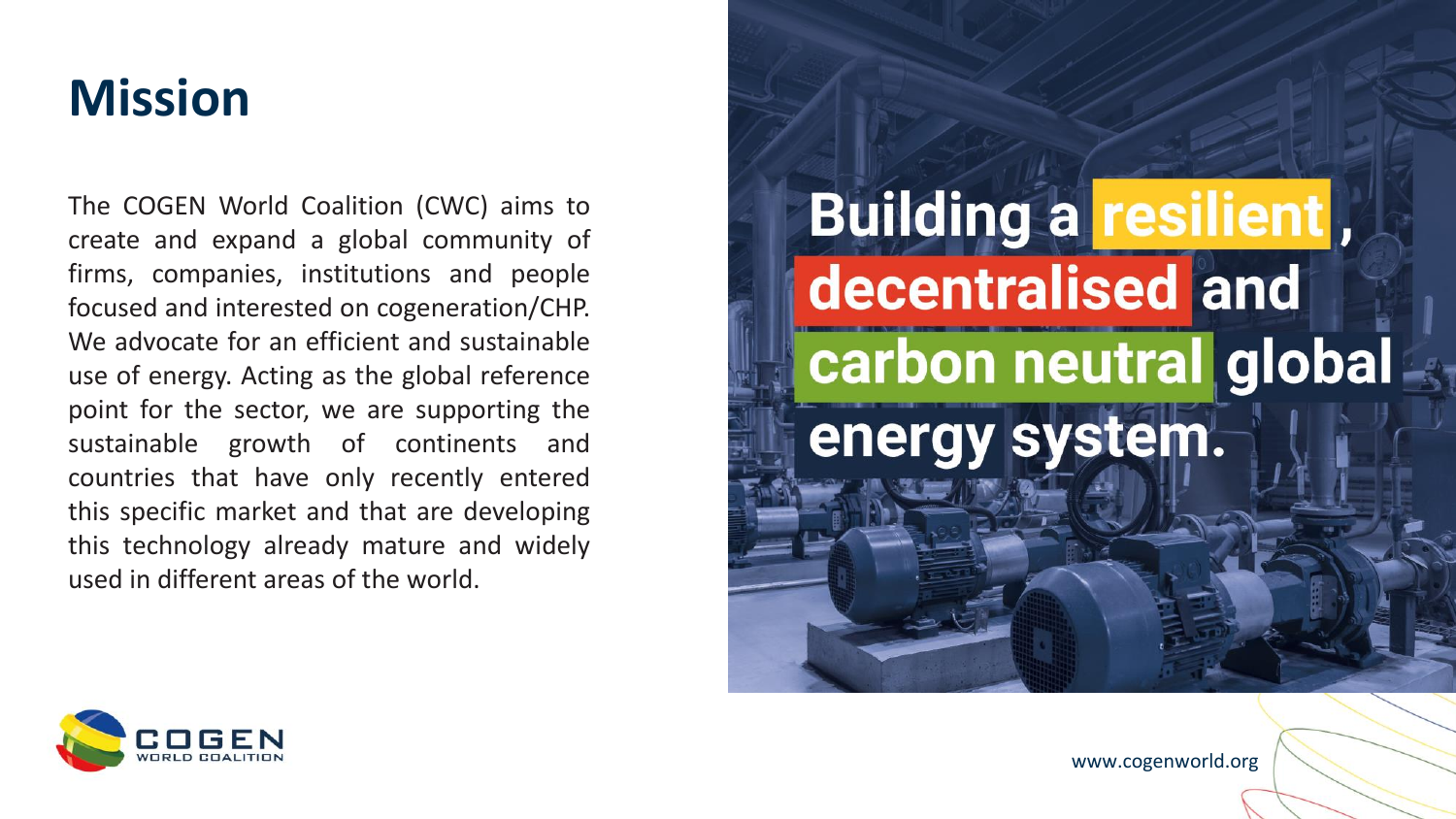# **Aims**



To create and foster dialogue with relevant intergovernmental organizations including the United Nations (UN), International Energy Agency (IEA), World Trade Organisation (WTO), World Bank, International Monitory Fund (IMF), etc.



To support initiatives in order to lobby policymakers and regulators; to exchange, discuss and develop positions on issues of common interest including energy efficiency, climate change, sustainable development, financing and more.



To connect companies, entrepreneurs, associations and professionals active in the field of energy efficiency; to exchange information and experiences related to cogeneration technology; to promote a wider use of cogeneration worldwide.



To support the establishment and development of national and continental associations/ networks linked to cogeneration.

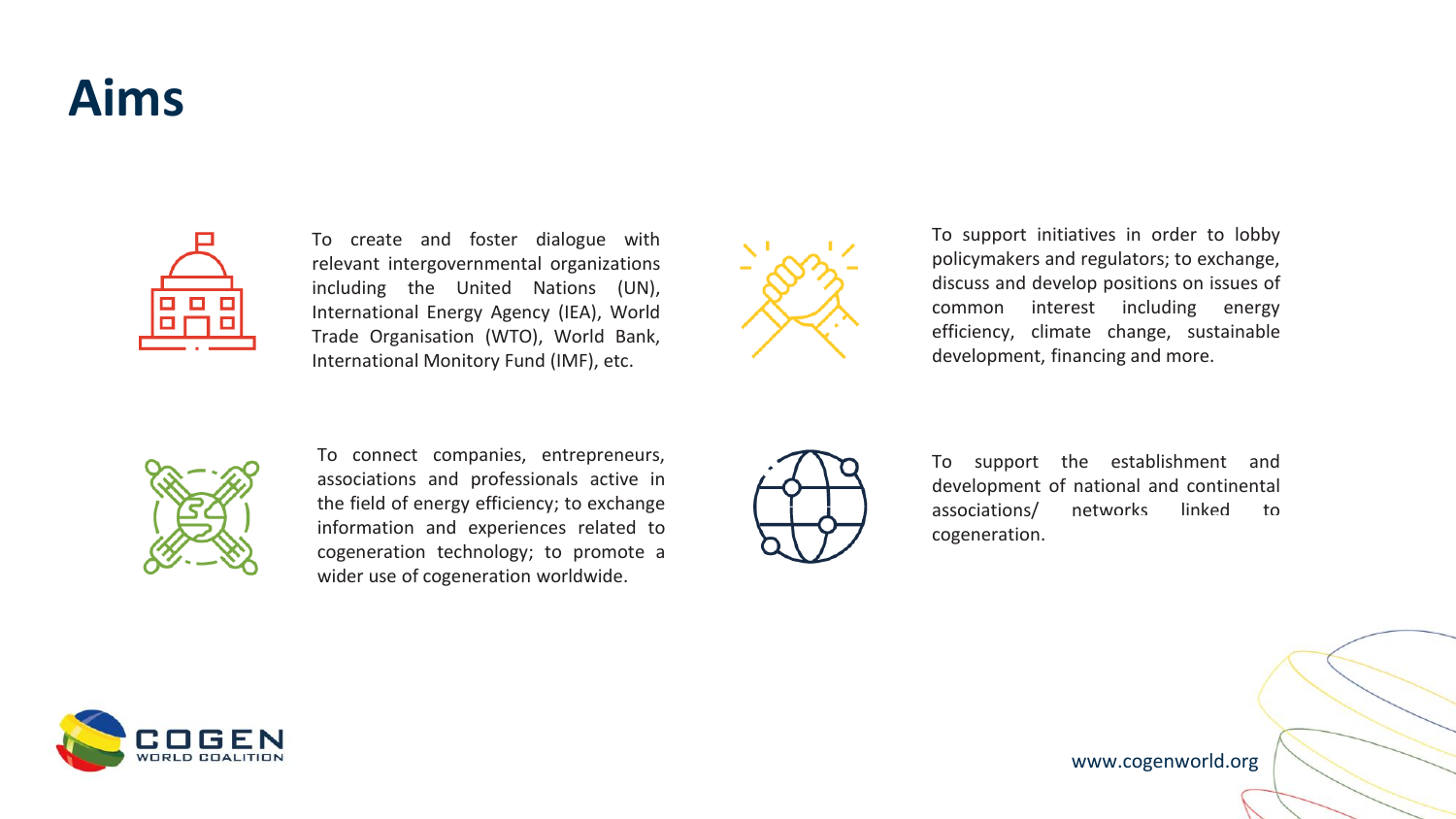# **Members**



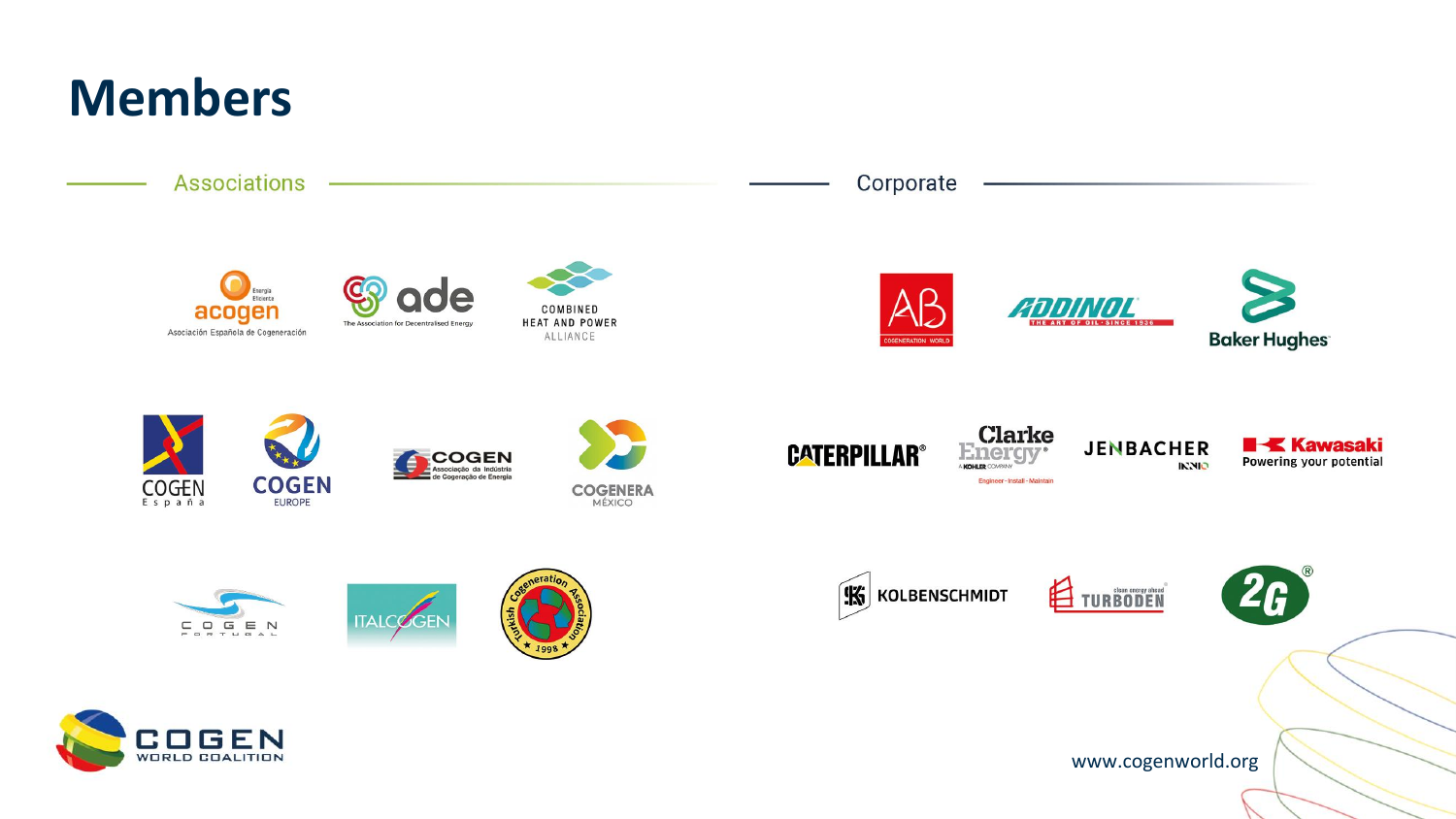### **Recent News**



### Everyone is invited to the CWC **Launch Event on May 10th!**

The Official Launch Event of the COGEN World Coalition will take place on Tuesday, 10 May 2022, at 2:00pm Brussels time (8:00am in Washington D.C. / 9:00pm in Tokyo). This

#### **READ MORE** »

04/04/2022



#### **Position Paper Published!**

The UK COP 26 Presidency has made it a priority to secure global net zero by midcentury and keep 1.5 degrees within reach, through ambitious national 2030 emission reduction targets.

#### **READ MORE** »

25/10/2021



### **World Cogeneration Day**

Each year World Cogeneration Day highlights one key aspect of the combined heat and power industry. This year, the resilience of cogeneration has taken center stage, yet just as importantly

**READ MORE** »

26/08/2021